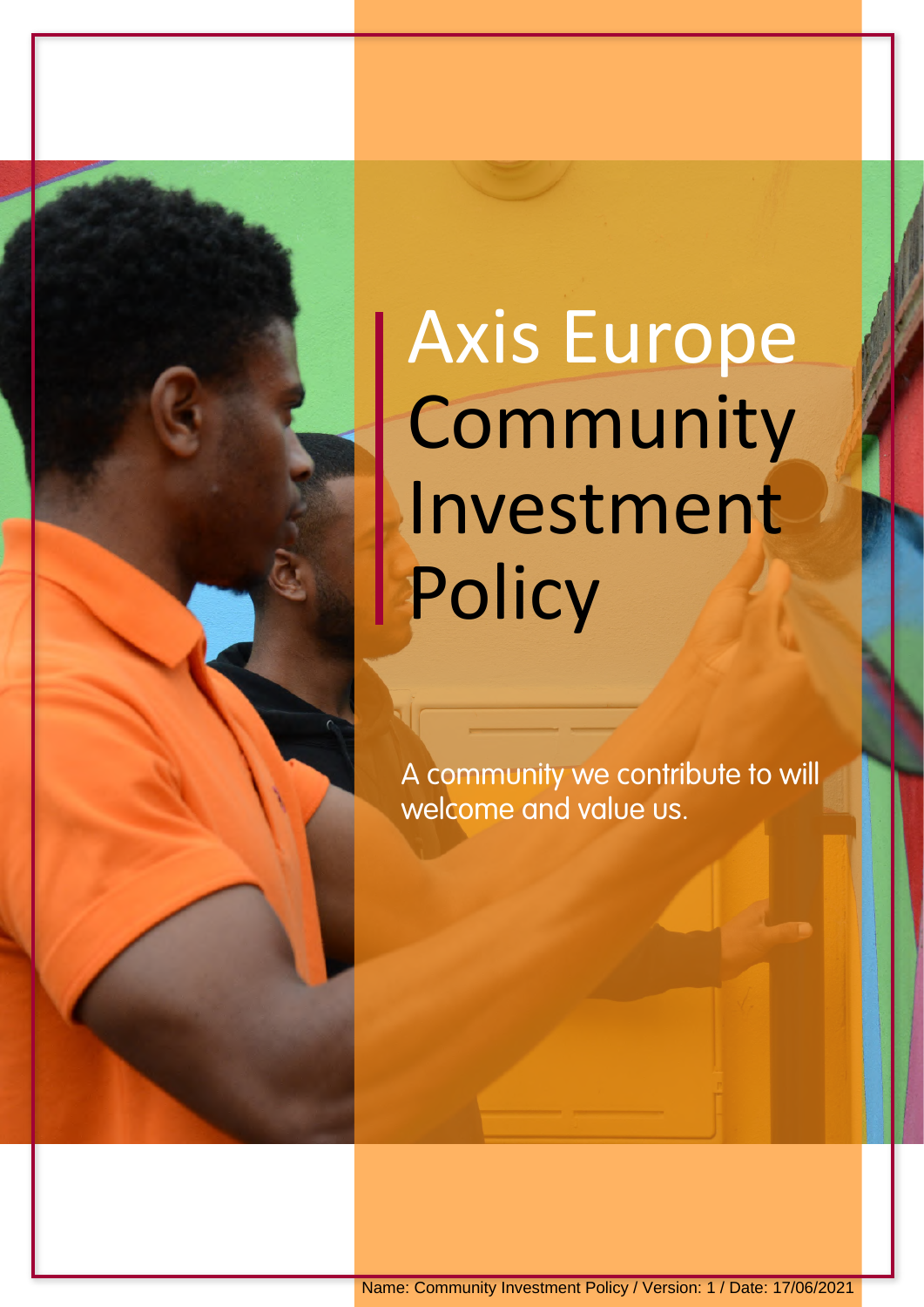## **AXIS' COMMITMENT**

Axis is committed to making a clear and positive contribution to the communities in which we work and live and in circumstances where we can make a real difference. Our aim is to build and maintain sustainable community relationships so that our partnerships can have lasting results.

The commitment stems from the belief that our relationships with local and national communities should reflect both Axis' core values and our responsiveness to those with whom we work.

Our values are part of our DNA and guide the way we work with our clients, business partners, local communities and with each other. Central to this is a belief that what is good for you is good for us, an ethos that creates a culture of working hard for one-another and where innovation can blossom, people can thrive, and success is a shared experience.

### **OUR VALUES**



Integrity, honesty & commitment breeds integrity, honesty & commitment



**Respect** Everybody deserves respect



**People** Train and develop people - their growth becomes our growth



Embracing diversity will broaden our horizons



**Co-operation**  Harmony, co-operation & openness helps build strong relationships



A community we contribute to will welcome and value us



**Environment**  Protect our environment, protect our future



**Safety**  Commitment to health and safety benefits everyone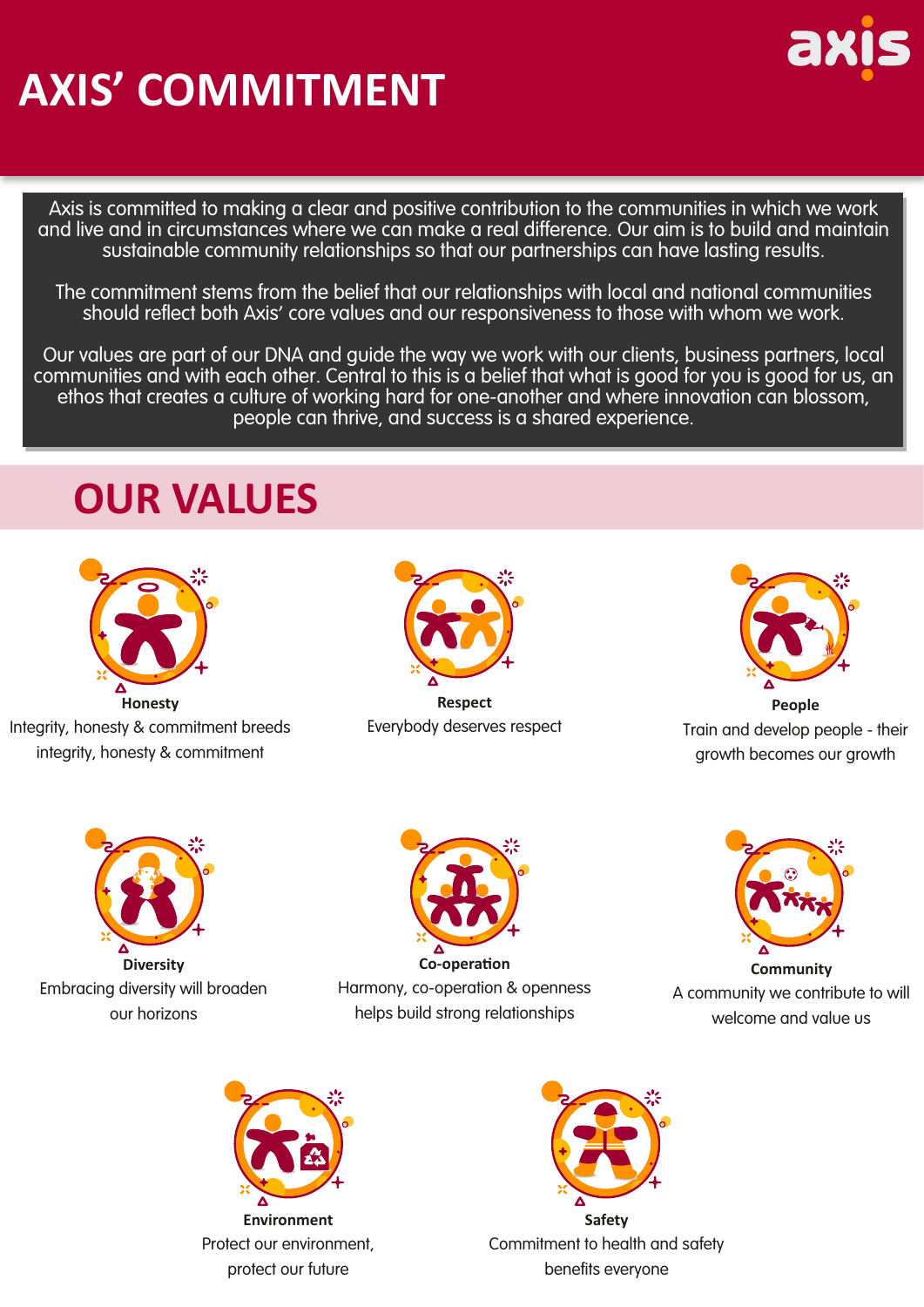# ax

### **ADDING VALUE IN COMMUNITIES**

Our employees play a key role in the decisions we make at national and local level, both in the types of issues we address and the organisations we support. We also inspire and empower our people to use their skills to make a positive difference in our communities.

To demonstrate our commitment to sustainable community relationships, we focus our community investment initiatives in three key areas:

#### Employment, Education & Training

We aim to support residents in our local communities to develop skills and access training opportunities to enter, and sustain, employment in the construction industry. Through our work inspiration programme, we are committed to helping young people become the workforce of tomorrow. As well as training and apprenticeship opportunities, we offer work experience placements, career talks, workshops, mentoring and school engagement programmes. Meet some of our apprentices:

#### James Hedges, Apprentice Plumber

The highlight of my apprenticeship has been getting to meet all the people I work with. We get along well so that makes the job a lot easier. I've also gained a lot of life skills and knowledge on the technicals of the job that I can transfer wherever I go in life.





#### Francesca Fordham, Apprentice Painter

The highlight of my apprenticeship has to be volunteering to refurbish a school in South Africa. We were able to go and help disadvantaged children have a better education. It was an amazing, life-changing opportunity It was challenging work, but it was worth it to see how much we changed the children's school experience. **11** 

#### Barnaby Havercroft, Commercial Manager

Without doing the quantity surveyor apprenticeship I wouldn't be in the position I currently am in! I'd still be working those dead-end jobs that I had no interest in. My apprenticeship really helped me propel my career and got me to the senior position I'm in now.

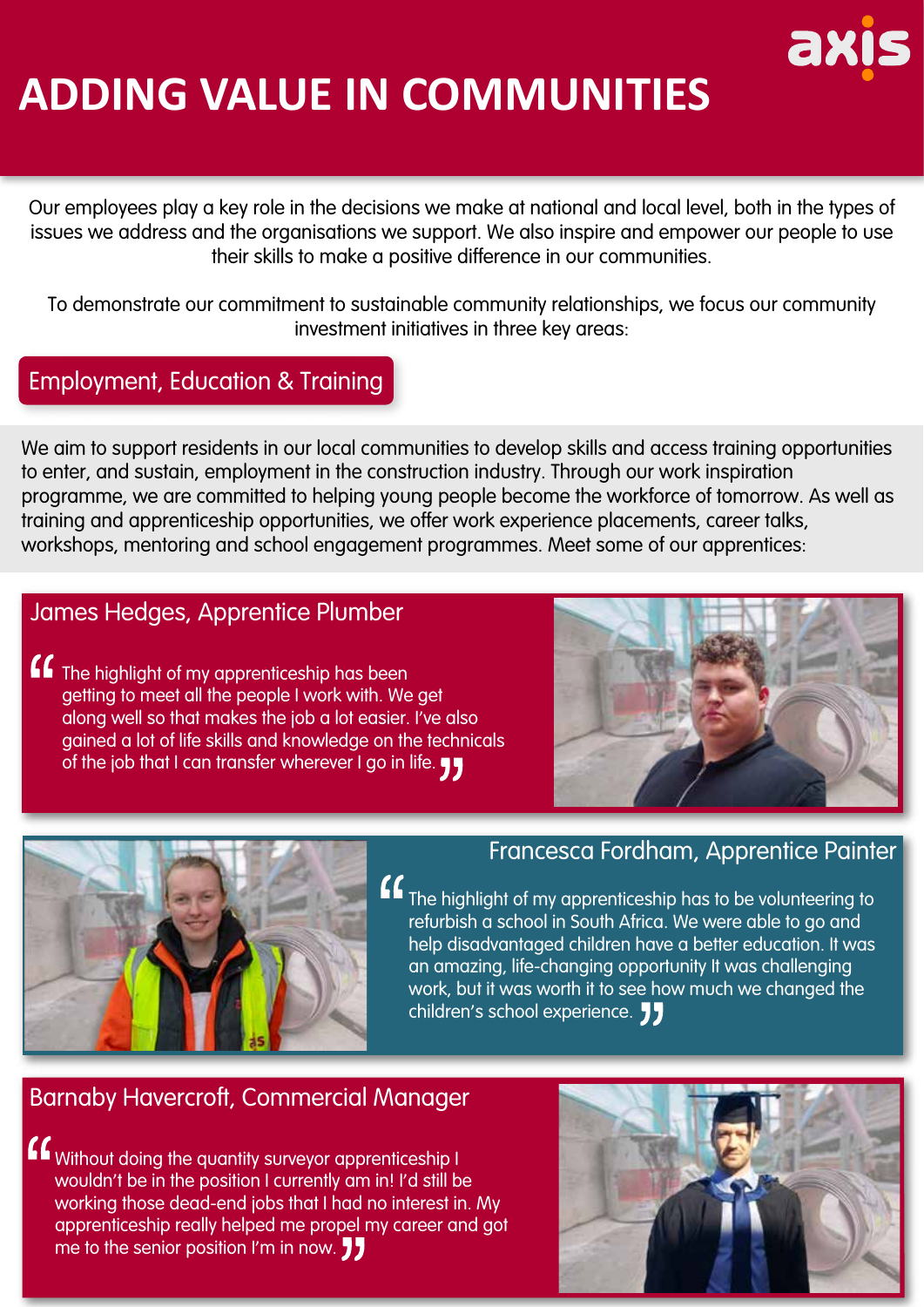### **ADDING VALUE IN COMMUNITIES**

#### Community Projects

We are committed to supporting and investing in the development, welfare and economic growth of our local communities. From community centre refurbishments and repairs projects to our company volunteering programme, we work in partnership with our clients to address local need and help communities to thrive and grow.

#### Axis Apprentices Build Sensory Barn for Maypole Project

Axis' first and second year apprentices created a sensory barn for The Maypole Project, a Bromley-based charity which provides a lifeline of support for children with complex medical needs across south-east London.

K Being able to open our own Sensory Barn is a dream come true for us and will bring enormous benefits to the ill and disabled children we work with. It will act as both a safe space where they can calm down and relax, and an interactive, engaging learning environment. We are extremely grateful to Axis Europe for all of their hard work and dedication to bringing our vision to fruition, and to Travis Perkins for providing the raw materials to make it happen. **JJ** 

Sally Flatteau Taylor, Founder of The Maypole Project



ax

#### Driving DIY

In partnership with our client Kingston Council, we sponsored a DIY bus to tour different estates in Kingston to teach residents simple home repairs. Residents were able to visit the bus to watch DIY videos and live



demonstrations carried out by Axis volunteers.

" It was a great pleasure to do my bit for the client and Axis. The residents found the videos very helpful, likewise, I was delighted to be able to offer them support and give them confidence to carry out some basic home repairs. "

Paul Hindmarch, Senior Supervisor at Axis